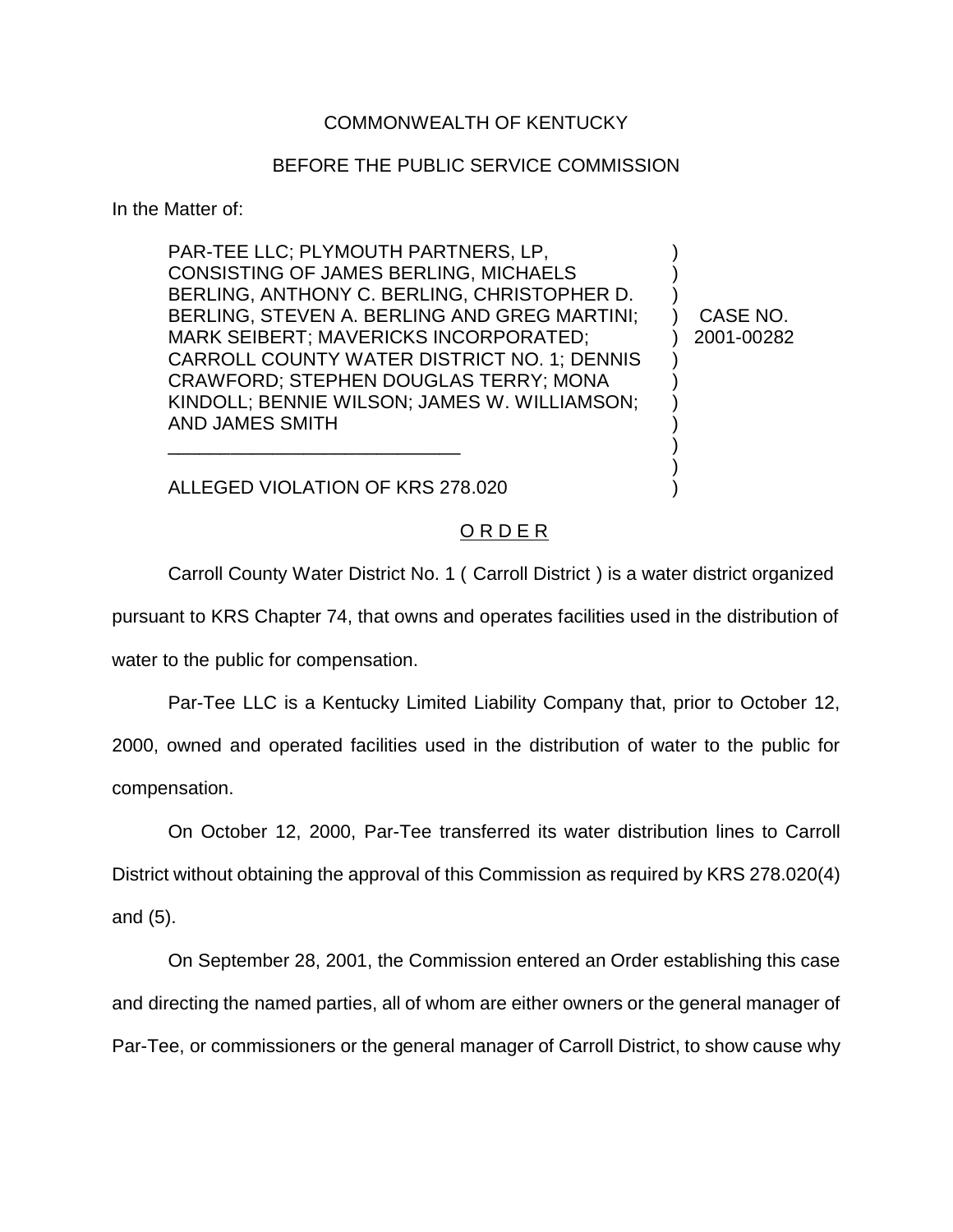they should not be subject to the penalties of KRS 278.990 for failing to comply with the provisions of KRS 278.020(4) and (5).

On November 19, 2001, an informal conference was held pursuant to the separate requests of the parties. During the informal conference, Carroll District and Par-Tee admitted the violations and entered into negotiations with Commission Staff to resolve all outstanding issues in this proceeding. Agreement was reached on settlement, which was subsequently reduced to writing and executed for Commission approval. Copies of the agreements are appended hereto.

In reviewing the Settlement Agreements, the Commission has considered, *inter alia*, the circumstances surrounding the alleged violations and the extent to which each party was responsible for the violation.

The Commission finds that the Settlement Agreements are in accordance with the law, do not violate any regulatory principle, result in a reasonable resolution of this case, and are in the public interest.

IT IS THEREFORE ORDERED that:

1. No formal hearing shall be held in this case.

2. The Settlement Agreements, appended hereto, are incorporated into this Order as if fully set forth herein.

3. The terms and conditions set forth in the Settlement Agreements are adopted and approved.

4. Upon the payment of the penalties as set out in the Settlement Agreement, this case shall be removed from the Commission s docket.

-2-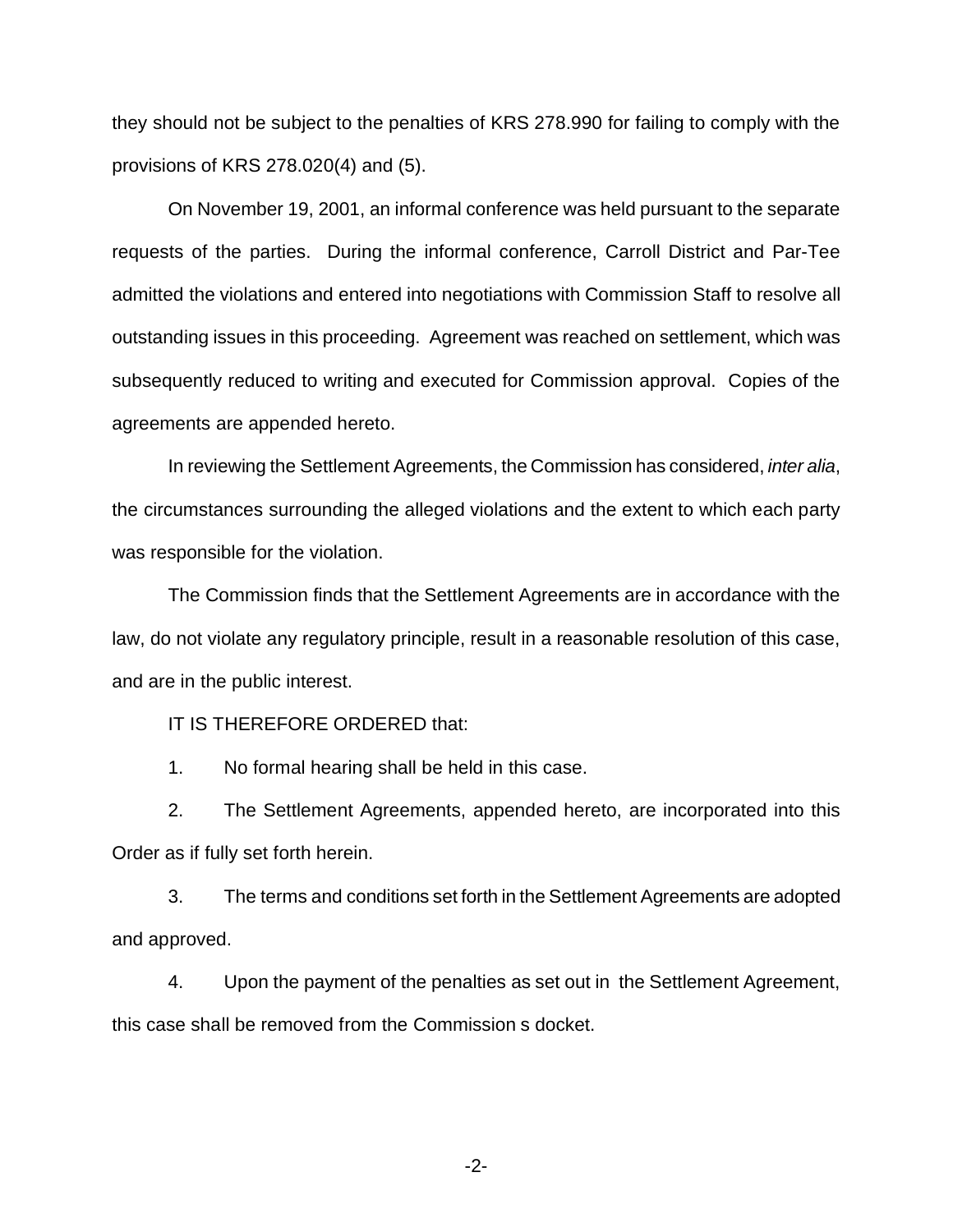Done at Frankfort, Kentucky, this 15<sup>th</sup> day of February, 2002.

By the Commission

ATTEST:

∟ (

**Executive Director**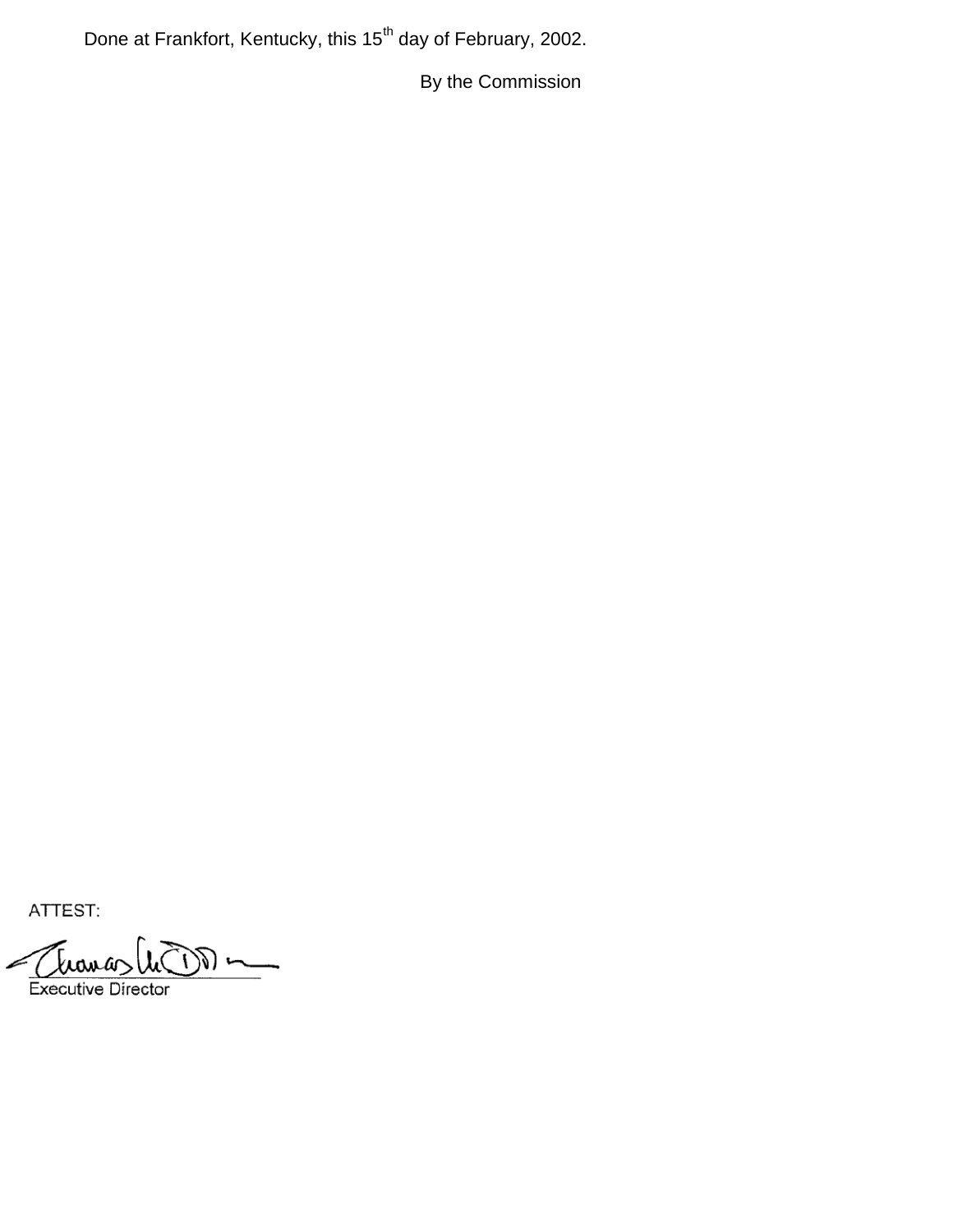# **APPENDIX**

# APPENDIX TO AN ORDER OF THE

# KENTUCKY PUBLIC SERVICE COMMISSION

IN CASE NO. 2001-00282

DATED

February 15, 2002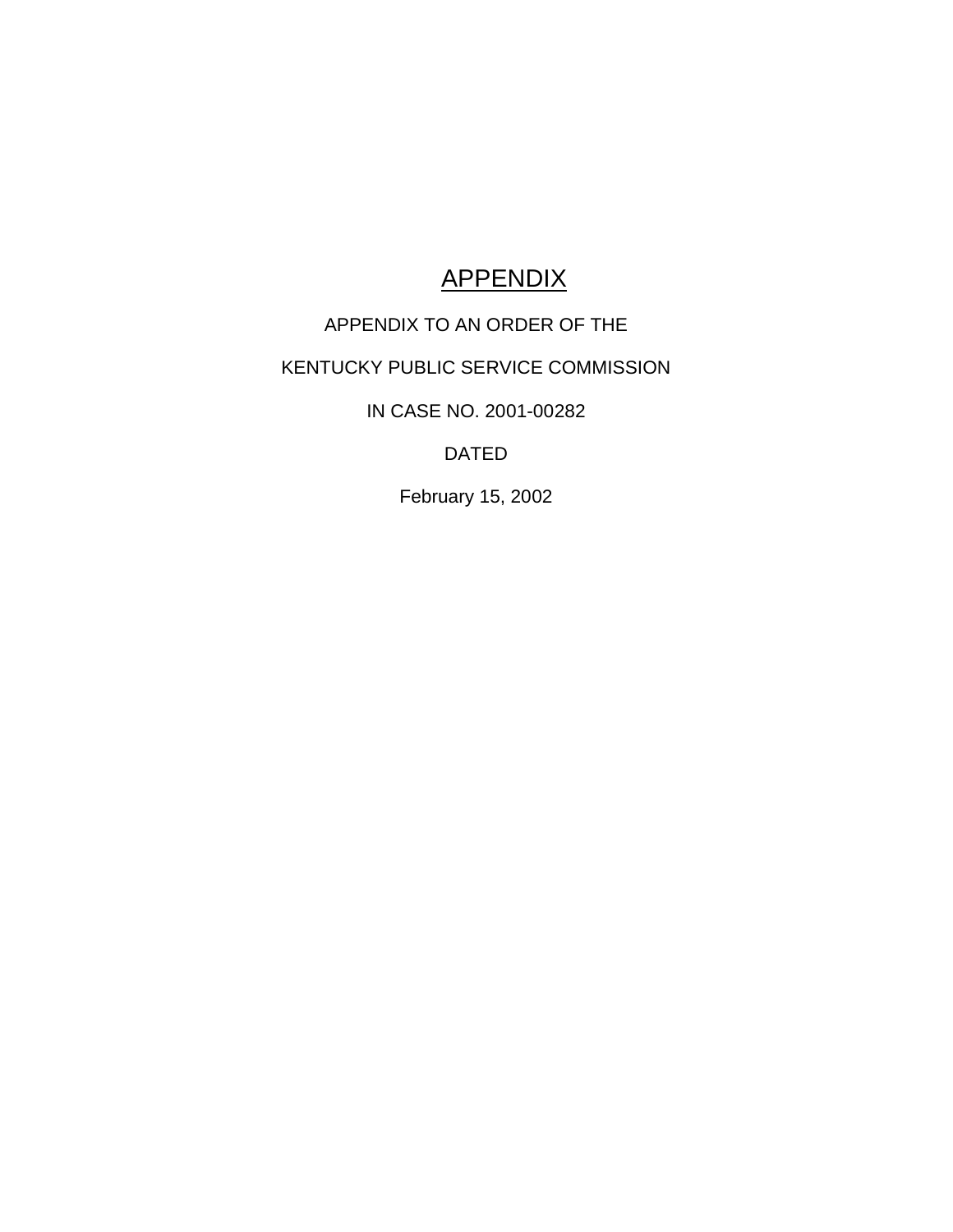## BEFORE THE PUBLIC SERVICE COMMISSION

In the Matter of:

PAR-TEE LLC; PLYMOUTH PARTNERS, LP, CONSISTING OF JAMES BERLING, MICHAELS BERLING, ANTHONY C. BERLING, CHRISTOPHER D. BERLING, STEVEN A. BERLING AND GREG MARTINI; MARK SEIBERT; MAVERICKS INCORPORATED; CARROLL COUNTY WATER DISTRICT NO. 1; DENNIS CRAWFORD; STEPHEN DOUGLAS TERRY; MONA KINDOLL; BENNIE WILSON; JAMES W. WILLIAMSON; AND JAMES SMITH

CASE NO. 2001-282

ALLEGED VIOLATION OF KRS 278.020

NOTICE OF FILING AND MOTION FOR APPROVAL OF SETTLEMENT AGREEMENT

Par-Tee LLC, Carroll County Water District No. 1 and Commission Staff give notice of their filing of their Settlement Agreements in the above-styled proceeding and move the Commission for their approval.

James G. Wolterman Adams; Brooking, Stepner, Wolterman & Dusing 40 West Pike Street Covington, Kentucky 41012 ATTORNEY FOR PAR-TEE LLC

Ruth H. Baxter Crawford & Baxter, PSC 523 Highland Avenue Carrollton, KY 41008 ATTORNEY FOR CARROLL COUNTY WATER DISTRICT NO. 1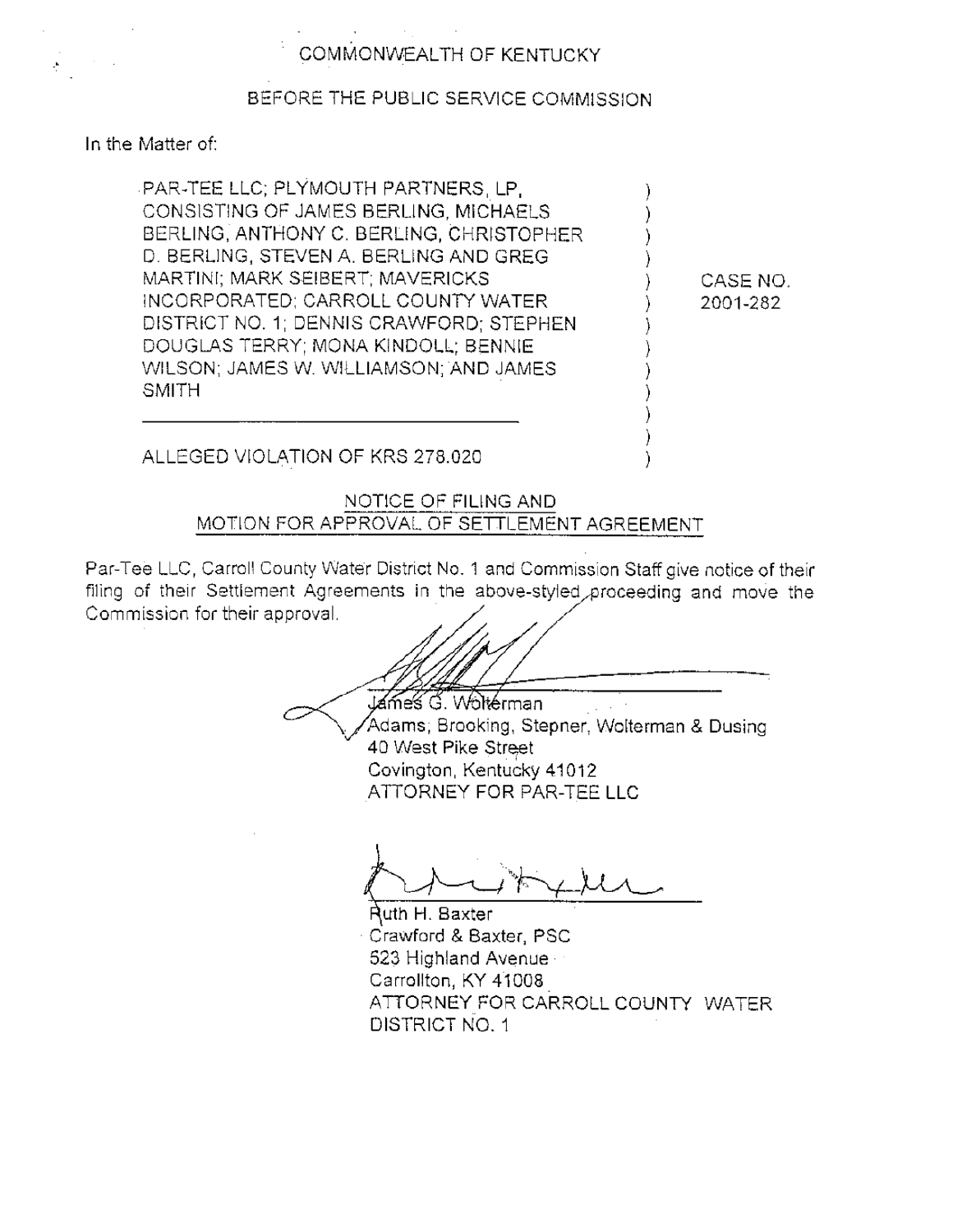raul Shaqiis

Paul Shapiro 211 Sower Boulevard P.O. Box 615 Frankfort, Kentucky 40602-0615 ATTORNEY FOR THE PUBLIC SERVICE **COMMISSION** 

 $\sim$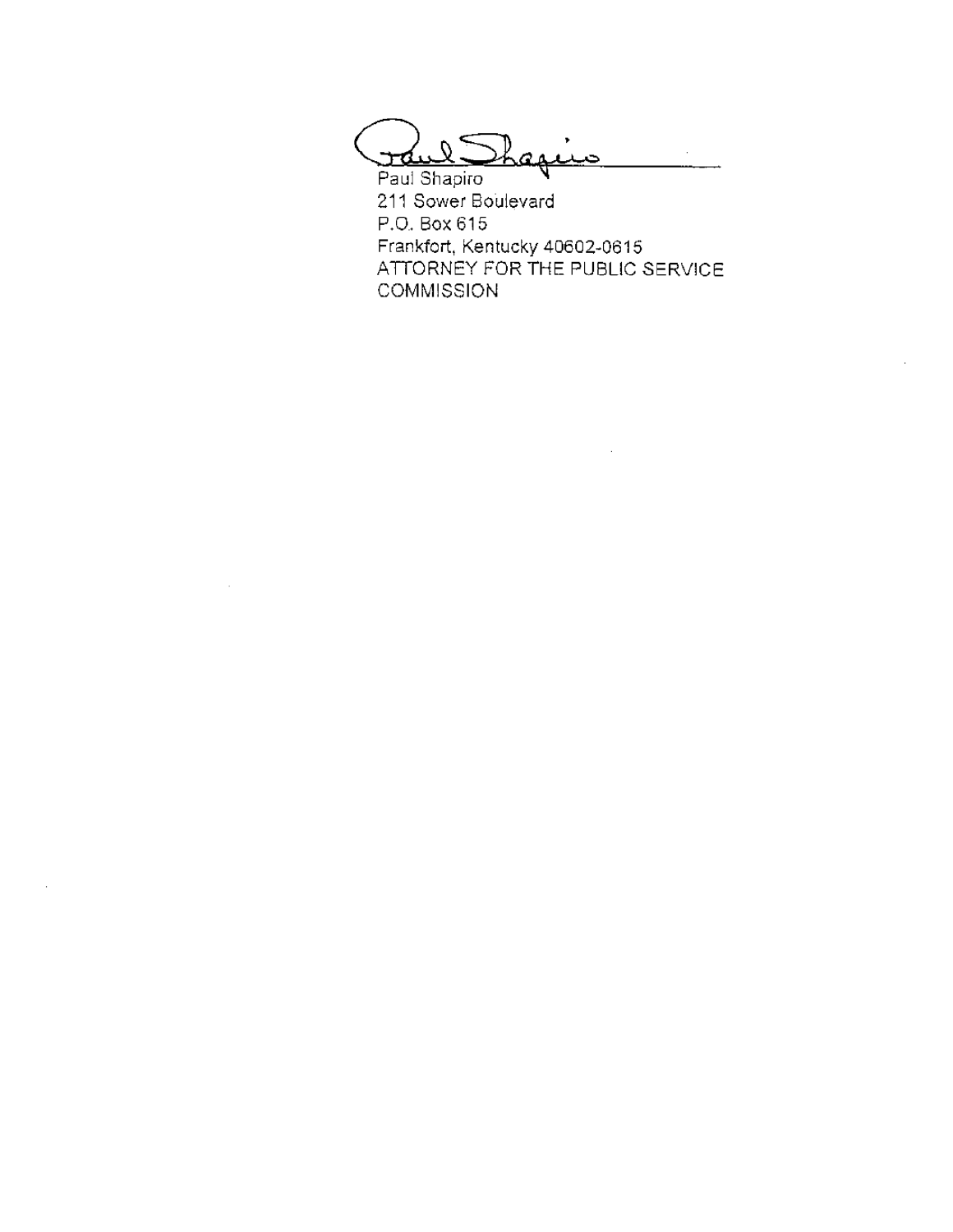COMMONWEALTH OF KENTUCKY

#### BEFORE THE PUBLIC SERVICE COMMISSION

In the Matter of:

PAR-TEE LLC; PLYMOUTH PARTNERS, LP. CONSISTING OF JAMES BERLING, MICHAELS BERLING, ANTHONY C. BERLING, CHRISTOPHER D. BERLING, STEVEN A. BERLING AND GREG MARTINI; MARK SEIBERT; MAVERICKS INCORPORATED; CARROLL COUNTY WATER DISTRICT NO. 1; DENNIS CRAWFORD; STEPHEN DOUGLAS TERRY; MONA KINDOLL; BENNIE WILSON; JAMES W. WILLIAMSON; AND JAMES **SMITH** 

CASE NO. 2001-282

#### ALLEGED VIOLATION OF KRS 278.020

#### SETTLEMENT AGREEMENT

THIS AGREEMENT is made and entered this  $29T$  day of November, 2001, by and between the staff of the Public Service Commission of Kentucky ("Commission Staff") and Carroll County Water District No. 1, Dennis Crawford, Stephen Douglas Terry, Mona Kindoll, Bennie Wilson, James W. Williamson and James Smith.

#### WITNESSETH:

THAT, WHEREAS, Carroll County Water District No. 1 is a water district organized pursuant to KRS Chapter 74 that owns and operates facilities used to distribute water to the public for compensation and, therefore, is a utility subject to the Commission's jurisdiction; and

WHEREAS, James Smith is the general manager of Carroll County Water District No. 1 and employed to conduct its general business affairs; and

**FCEIV** DEC 3.2001 **BENERAL COUNSE**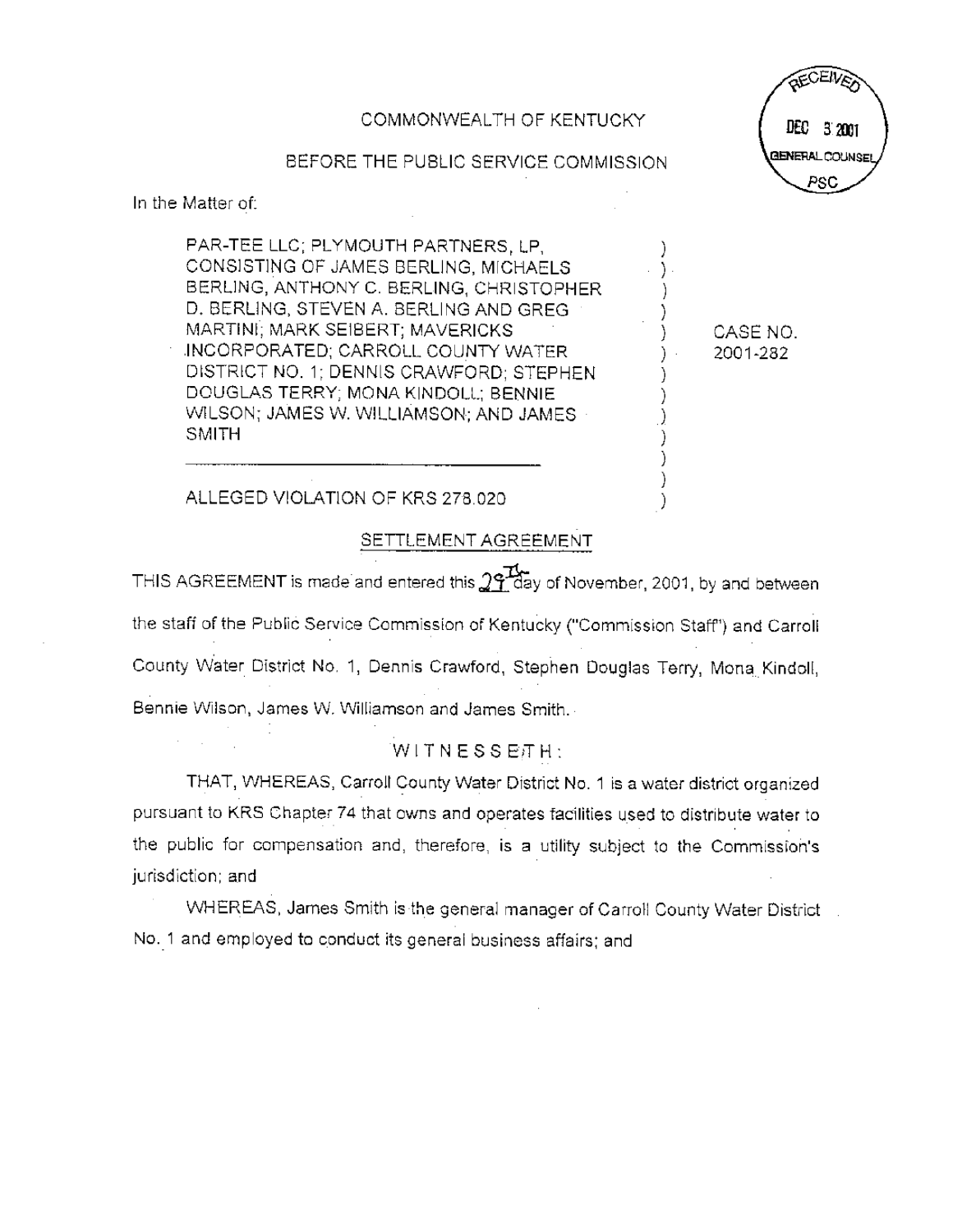WHEREAS, Dennis Crawford, Stephen Douglas Terry, Mona Kindoll, Bennie Wilson, and James W. Williamson are the duly appointed members of the Carroll County Water District No. 1 Board of Commissioners; and

WHEREAS, on October 12, 2000, Carroll County Water District No. 1 acquired from Par-Tee LLC a water distribution system used to distribute water to the public for compensation without first obtaining approval from this Commission as required by KRS 278.020 (4) and (5); and,

WHEREAS, on September 28, 2001, this Commission entered an order establishing this case and directing Carroll County Water District No. 1 to show cause why it should not be subject to the penalties of KRS 278.990(1) relating to this incident; and,

WHEREAS, Carroll County Water District No. 1 and Commission Staff desire to settle the issues raised by this proceeding and have entered into this Settlement Agreement through compromise to settle this proceeding.

NOW, THEREFORE, Carroll County Water District No. 1 and Commission Staff agree that:

1. Within 10 days after the entry of an Order approving this Settlement Agreement, James Smith shall pay to the Commonwealth of Kentucky the sum \$150.00. and Dennis Crawford, Stephen Douglas Terry, Mona Kindoll, Bennie Wilson, and James W. Williamson shall each pay to the Commonwealth of Kentucky the sum \$25.00. This payment shall be in the form of a cashier's or certified checks made payable to Treasurer, Commonwealth of Kentucky, and shall be mailed or delivered to: Office of General Counsel, Public Service Commission of Kentucky, 211 Sower Boulevard, Post Office Box 615, Frankfort, Kentucky 40602.

Carroll County Water District No. 1 acknowledges that KRS 278.020 (4) and 2. (5) require that utilities may not acquire ownership or control of their facilities without obtaining prior approval from this Commission.

Nothing contained herein shall be construed as an admission of a willful 3. violation of any statute or administrative, nor shall the Public Service Commission's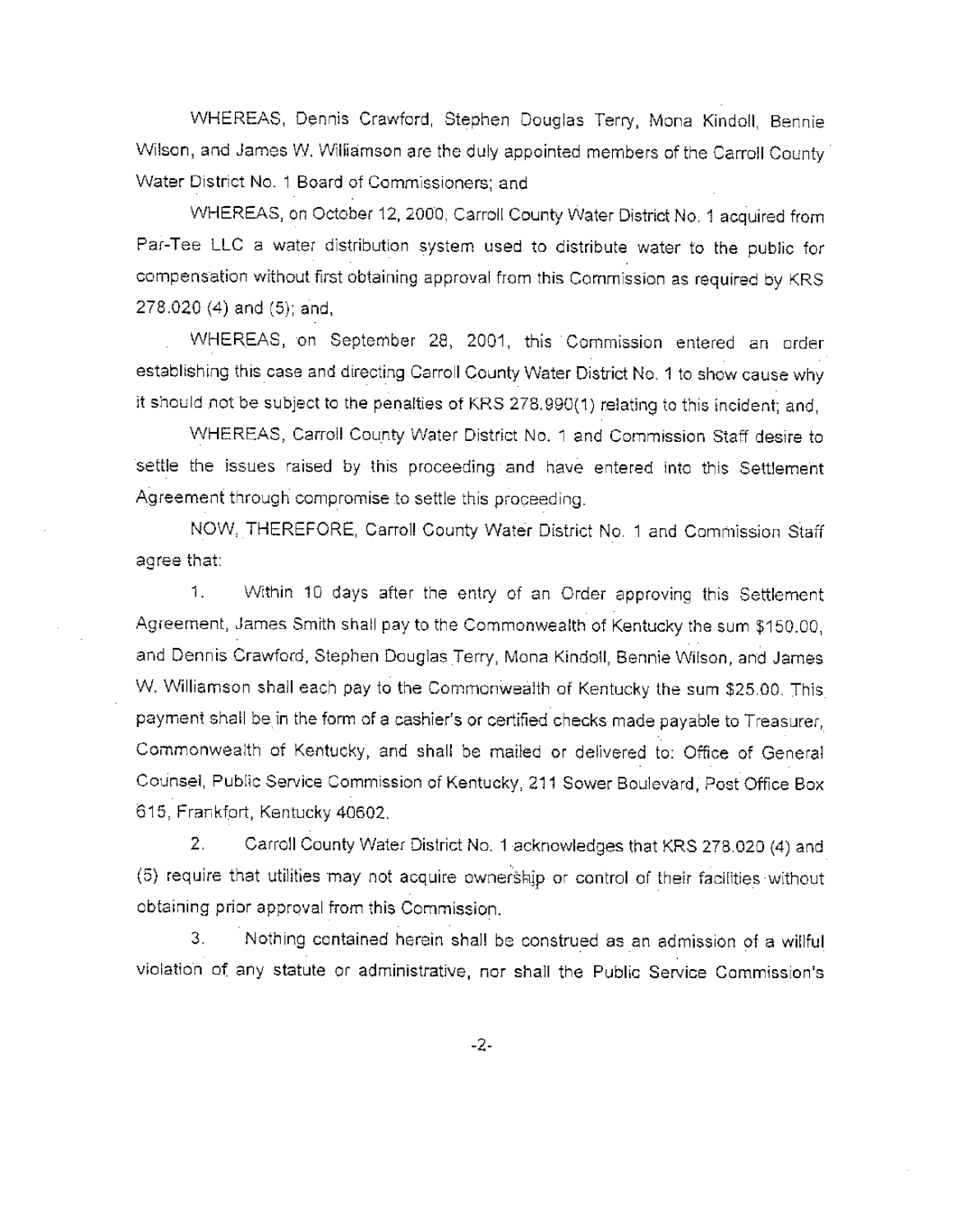acceptance of this agreement be construed as a finding of a willful violation of any statute or administrative regulation.

This Agreement is subject to the acceptance of and approval by the Public 5. Service Commission.

6. If the Public Service Commission fails to accept and approve this Settlement Agreement in its entirety, this proceeding shall go forward and neither the terms of this Settlement Agreement nor any matters raised during settlement negotiations shall be binding on either signatory or be construed against either Carroll County Water District No. 1 or Commission Staff.

Commission Staff shall recommend to the Public Service Commission that 8. this Settlement Agreement be accepted and approved.

IN WITNESS WHEREOF, Carroll County Water District No. 1 and Commission Staff have executed this Settlement Agreement the day and year first above written by and through their duly authorized attorneys.

STAFF OF PUBLIC SERVICE COMMISSION OF ENTUCKY

BY:

Paul Shapiro Staff Attorney Public Service Commission 211 Sower Boulevard P.O. Box 615 Frankfort, KY 40602

CARROLL COUNTY WATER DISTRICT NO. 1

Ruth H. Baxter, Attorney for Carroll Co. Water District No. 1 Crawford & Baxter, PSC 523 Highland Avenue Carrollton, KY 41008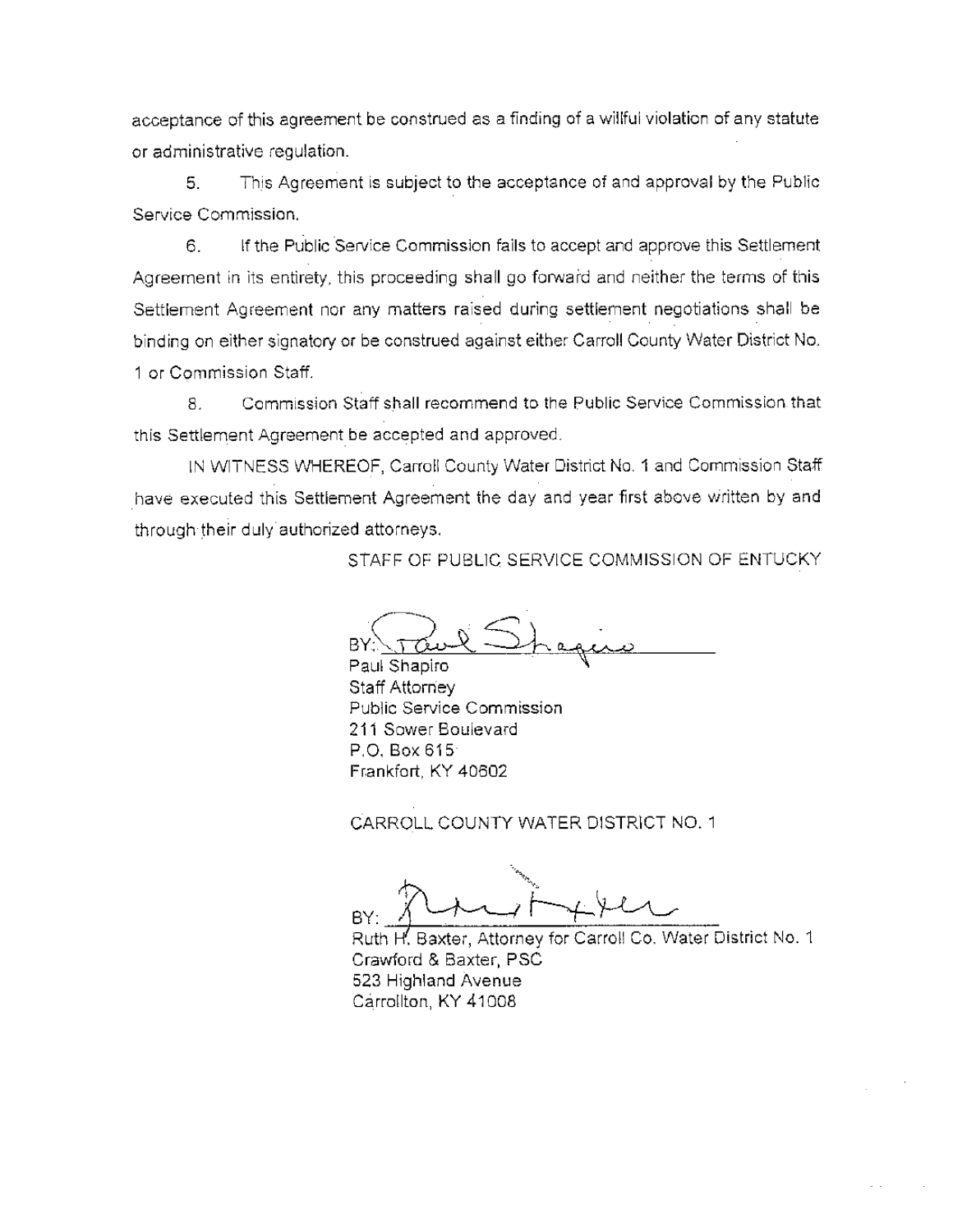COMMONWEALTH OF KENTUCKY

BEFORE THE PUBLIC SERVICE COMMISSION

In the Matter of:

PAR-TEE LLC; PLYMOUTH PARTNERS, LP. CONSISTING OF JAMES BERLING, MICHAELS BERLING, ANTHONY C. BERLING, CHRISTOPHER D. BERLING, STEVEN A. BERLING AND GREG MARTINI: MARK SEIBERT: MAVERICKS INCORPORATED; CARROLL COUNTY WATER DISTRICT NO. 1: DENNIS CRAWFORD: STEPHEN DOUGLAS TERRY; MONA KINDOLL; BENNIE WILSON: JAMES W. WILLIAMSON: AND JAMES **SMITH** 

CEIL DEC 4 2001 **SENERAL COUNSE** PSC

CASE NO. 2001-282

#### ALLEGED VIOLATION OF KRS 278.020

#### SETTLEMENT AGREEMENT

THIS AGREEMENT is made and entered this 20<sup>th</sup>day of November, 2001, by and between the staff of the Public Service Commission of Kentucky ("Commission Staff") and Plymouth Partners, LP, consisting of James Berling, Michael Berling, Anthony C. Berling, Christopher D. Berling, Steven A. Berling and Greg Martini; Mark Seibert, and Mavericks Incorporated (collectively referred to as "Par-Tee")

#### WITNESSETH

THAT, WHEREAS, Par-Tee is a limited liability company that owns and operates facilities used in the distribution of water to the public for compensation and, therefore, is a utility subject to the Commission's jurisdiction; and

WHEREAS, on October 12, 2000, Par-Tee transferred its water distribution system to Carroll County Water District No. 1 without first obtaining approval from this Commission as required by KRS 278.020 (4) and (5); and,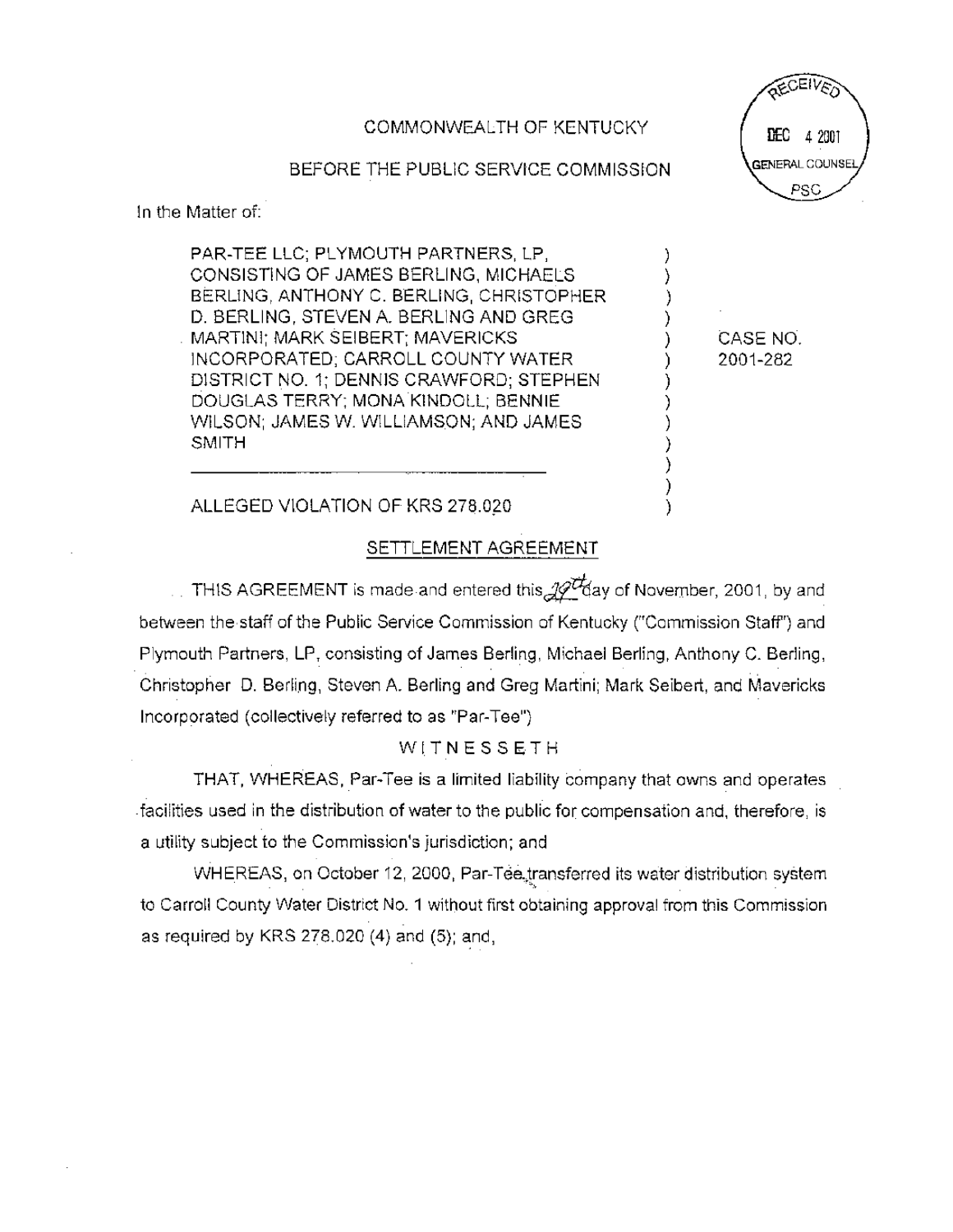WHEREAS, on September 28, 2001, this Commission entered an order establishing this case and directing Par-Tee to show cause why it should not be subject to the penalties of KRS 278.990(1) relating to this incident; and,

WHEREAS, Par-Tee and Commission Staff desire to settle the issues raised by this proceeding and have entered into this Settlement Agreement through compromise to settle this proceeding.

NOW, THEREFORE, Par-Tee and Commission Staff agree that:

Within 10 days after the entry of an Order approving this Settlement 1. Agreement, James Berling and Mark Seibert shall each pay to the Commonwealth of Kentucky the sum \$150.00, and Michael Berling, Anthony C. Berling, Christopher D. Berling, Steven A. Berling, Greg Martini, and Mavericks Incorporated shall each pay to the Commonwealth of Kentucky the sum \$25.00. This payment shall be in the form of a cashier's or certified checks made payable to Treasurer, Commonwealth of Kentucky, and shall be mailed or delivered to: Office of General Counsel, Public Service Commission of Kentucky, 211 Sower Boulevard, Post Office Box 615, Frankfort, Kentucky 40602,

Par-Tee acknowledges that KRS 278.020 (4) and (5) require that utilities may  $2<sub>1</sub>$ not transfer ownership or control of their facilities without obtaining prior approval from this Commission.

3. Nothing contained herein shall be construed as an admission of a willful violation of any statute or administrative, nor shall the Public Service Commission's acceptance of this agreement be construed as a finding of a willful violation of any statute or administrative regulation.

5. This Agreement is subject to the acceptance of and approval by the Public Service Commission.

If the Public Service Commission fails to accept and approve this Settlement 6. Agreement in its entirety, this proceeding shall go forward and neither the terms of this Settlement Agreement nor any matters raised during settlement negotiations shall be binding on either signatory or be construed against either Par-Tee or Commission Staff.

 $-2-$